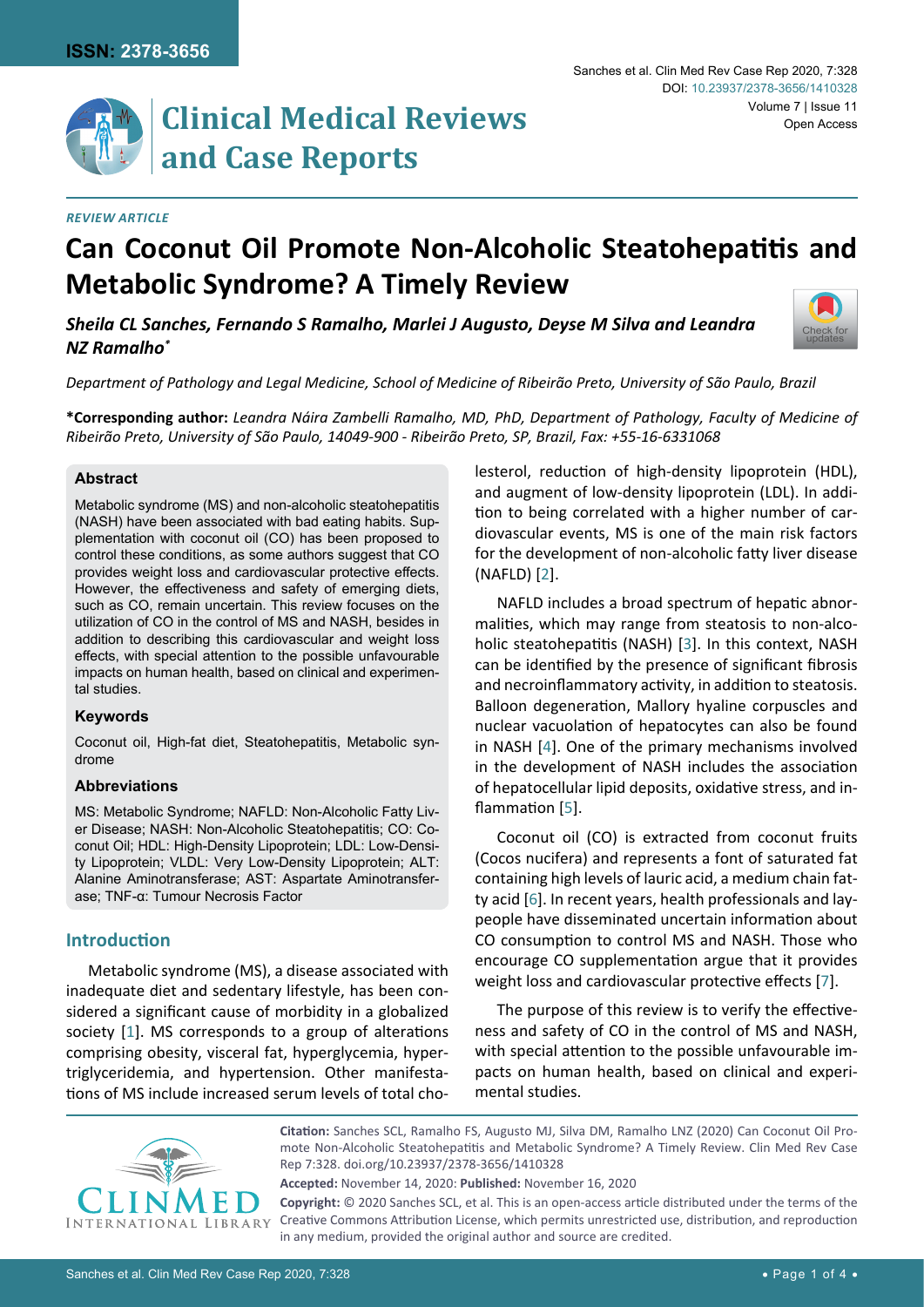## **CO and MS**

Concerning about MS, previously, the medium-chain saturated fatty acids, such as CO, has been associated with cardiovascular protection mainly by augmenting the HDL levels [[8](#page-2-9)]. Lauric acid, a significant component of CO, has been associated with a decrease in the ratio of total cholesterol and HDL, suggesting that CO may result in a protective effect against the development of cardiovascular diseases [\[9](#page-2-10)]. However, the ability of CO to promote atherosclerosis through other pathways has also been questioned [[8](#page-2-9)]. Some studies indicate that excessive consumption of coconut oil may be associated with the development of MS [[6](#page-2-4)]. Moreover, recent studies associated diets containing CO with health damage, mainly due to cardiovascular complications related to the rising levels of LDL and VLDL and reduced HDL levels [[10](#page-2-7),[11](#page-2-8)]. In addition, the role of CO in controlling obesity and hepatic steatosis, a hepatic manifestation of MS, remains controversial [[12](#page-2-11)]. In a study was observed that a saturated fat diet containing CO increased the plasma triglyceride and free fatty acid levels in mice [[13](#page-2-12)].

A single clinical trial that compared the consumption of extra-virgin coconut oil, butter and extra-virgin olive oil showed that low-density lipoprotein cholesterol (LDL) levels were significantly increased on butter, when compared with coconut oil and with olive oil, with no differences in change of LDL in coconut oil compared with olive oil. Moreover, coconut oil significantly increased high-density lipoprotein cholesterol (HDL) when compared with butter or olive oil. Furthermore, there were no significant differences in changes in weight, BMI, central adiposity, fasting blood glucose, systolic or diastolic blood pressure among any of the three intervention groups [[14](#page-2-13)]. Nevertheless, the majority of randomized controlled trials show that the intake or supplementation of coconut oil increases an LDL and total cholesterol, besides to decreases an HDL when compared with other vegetable oils [[6](#page-2-4)].

### **CO and NASH**

The literature remains contradictory about diets using CO and hepatic steatosis. Some studies have reported the improvement of hepatic steatosis [[15](#page-2-14)[-17](#page-3-5)], while others have demonstrated the induction or augment of hepatic steatosis even without progression to NASH with the use of CO in the diet [[13,](#page-2-12)[18-](#page-3-6)[20](#page-3-7)]. There is also a reference that the consumption of CO is incapable of promoting NASH [[21](#page-3-8)].

A recent study showed that virgin coconut oil associated with a high-fat diet-induced to metabolic dysfunctions, adipose inflammation, and hepatic lipid accumulation, with increased in a hepatic cholesterol and triglycerides levels, besides of decreased in adiponectin and leptin levels, with an augmented in tumour necrosis factor (TNF)-α levels and an intense oxidative stress [[22](#page-3-9)].

The damaging effects on the liver caused by CO consumption are because the fact that CO is a medium chain saturated fatty acid. This kind of fatty acid tends to slightly increase circulating insulin levels and promote lipogenesis due to insulin/glucagon imbalance. In addition, since medium chain, saturated fatty acids remain in free form after absorption, without significant incorporation into the transport lipoproteins [[23](#page-3-0)]; they can be directly taken to the liver through the portal vein, promoting an imbalance in lipogenesis and hepatic lipid metabolism. These two mechanisms together make medium chain saturated fatty acids potent agents in the induction of hepatic steatosis, leading to oxidative stress and inflammation [[24](#page-3-1)]. In addition, lauric acid increases LDL levels, since it plays a central role as a substrate for apolipoprotein (apo) A1 and apo B synthesis, which are the key molecules in LDL particles [[6](#page-2-4)].

Another pathway that may be associated with hepatic steatosis is the involvement of the intestinal microbiota in the modulation of lipid metabolism. In detail, fat-rich diets have been linked to a differential impact of lipid sources in intestinal microbiota populations [\[25\]](#page-3-2). Recently, Patrone, et al. (2018) evaluated the effects of a high-fat diet with CO on the intestinal microbiota of mice. They observed that mice supplemented with CO showed a significant intestinal dysbiosis, which was correlated with increased cholesterol, triglycerides, weight gain, fatty tissue deposition and changes in leptin expression [[26](#page-3-3)]. Therefore, different mechanisms, although correlated, may have participated in the lipid-metabolic changes that resulted in NASH observed in our study.

## **CO and Cardiovascular Effects**

After an extensive review of clinical trials, observational and epidemiological studies on the cardiovascular impacts of CO consumption, Eyres, et al. (2016) concluded that CO could raise cholesterol including LDL and in some cases triglycerides levels, with values comparable to other saturated fats. Thus, the authors have preconized that CO should not be viewed as a hearthealthy food and should be limited in the diet [[10](#page-2-7)]. After this review, the American Heart Association also conducted a study with controlled trials, wherein CO was found to stimulate LDL levels, being able to thick arterial walls resulting in damaging cardiovascular effects [[11](#page-2-8)]. In accordance, the Brazilian Society of Endocrinology and Metabology and Brazilian Association for the Study of Obesity and Metabolic Syndrome stand against the therapeutic use of CO for weight loss, considering such conduct have no scientific evidence of efficacy and present potential risks to the health, mainly cardiovascular damages [[27](#page-3-4)].

# **CO and Slimming**

Even though there is controversy regarding the efficacy of CO as a slimming agent, the use of CO has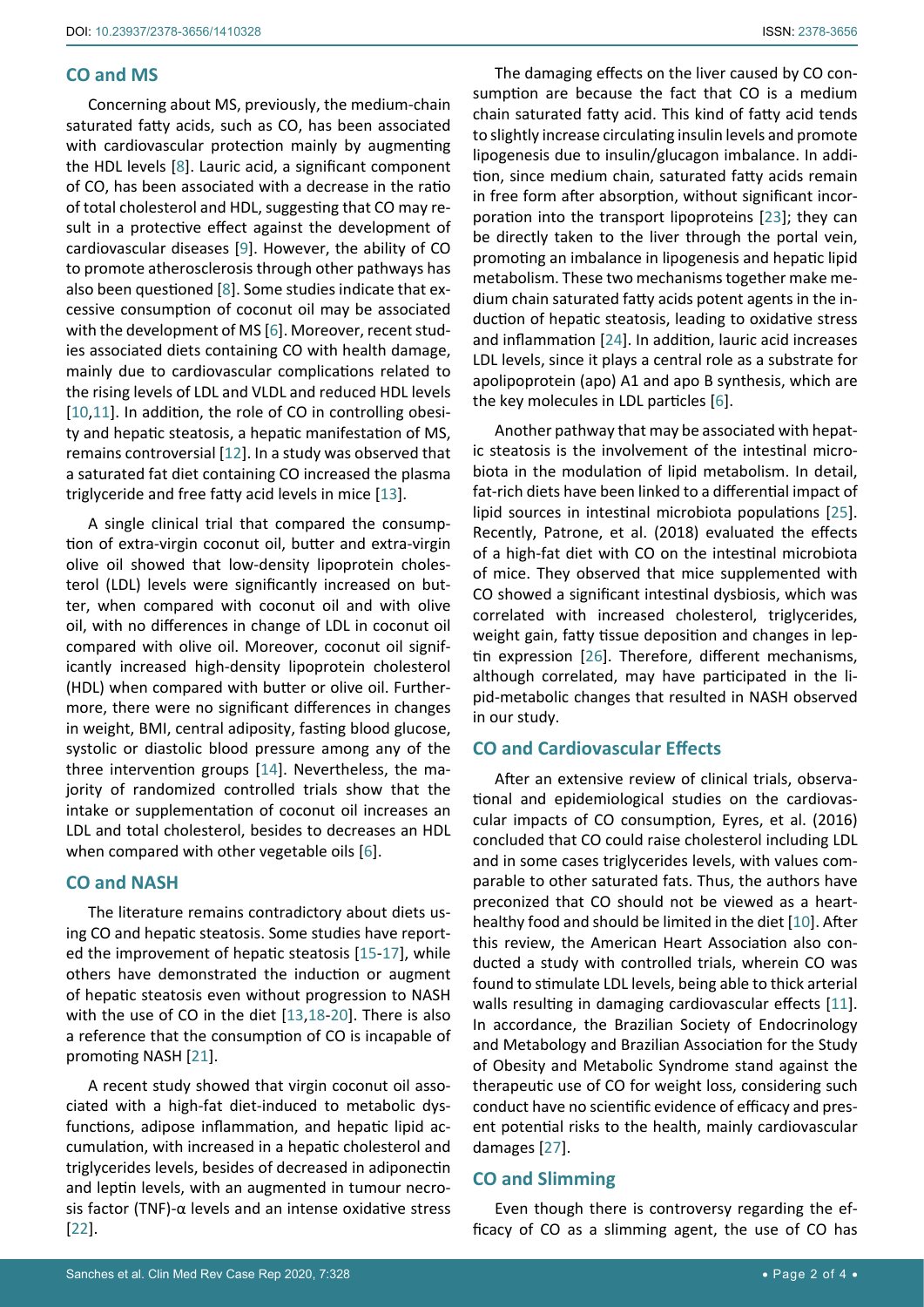become widespread among people who want to lose weight. Moreover, CO effects of inducing weight loss remain controversial. There was described that the dietary supplementation with CO in humans promotes a reduction in abdominal obesity, but with a tendency to increase insulin resistance [[28,](#page-3-10)[29\]](#page-3-11). CO also potentiated the conjugated linoleic acid in lipolysis induction and lipogenesis diminution in mice [[30](#page-3-12)], resulting in weight loss [[31](#page-3-13)]. On the other hand, an observational study in 1981 reported that Pacific Island inhabitants in consuming higher amounts of CO were heavier and presented subscapular skin folds major [[32](#page-3-14)]. Recently, there was showed that CO could not alter body weight, glucose metabolism, liver triglyceride levels and transaminase levels [[12](#page-2-11)]. The current report indicates a lack of consistent evidence on the coconut oil intakes or supplementation, satiety, and weight loss. Given both the publicity and the increased consumption of coconut oil, further research, particularly long-term clinical trials, in this area are warranted [[7,](#page-2-5)[33](#page-3-15)].

Vyas, et al. (2012) have reported that the decrease in abdominal fat or only the non-increase in body weight observed with the use of saturated medium-chain fatty acid may be related not to fat elimination but to the relocation of fat to the visceral site, which was mistakenly believed has been eliminated [[34](#page-3-16)]. According to this hypothesis, it's supposed that CO may thin the silhouette or lead to weight loss at the beginning of the diet, but over time, the fat cannot really be eliminated and remains deposited in some organs, such as liver, causing hepatic steatosis and ultimately NASH. Going further, the prolonged use of CO, first slimming effects can be reversed in weight gain. Even though there is controversy regarding the efficacy of CO as a slimming agent, the use of CO remains widespread among people who want to lose weight, without any knowledge about the adverse effects, as MS and NASH [[10](#page-2-7),[11](#page-2-8),[22,](#page-3-9)[33](#page-3-15)]. Also, up till now, studies have shown that CO consumption (intake or supplementation) does not enhance thermogenesis [[6](#page-2-4),[35](#page-3-17)], as has been popularly triggered.

## **Conclusion**

In conclusion, the current review indicates a lack of consistent evidence correlating CO intake or supplementation with induction of satiety and weight loss. But the most critical finding was that most studies showed the relationship between excessive CO consumption and consequences compatible with MS and NASH, in addition to producing deleterious cardiac effects, such as the development of atherosclerosis. Thus, the popular use of CO should be frankly discouraged. It must be considered that new clinical studies are indispensable to test the efficacy and safety of emerging diets, such as CO.

# **Conflict of Interest and Funding**

The authors declare no competing financial interest.

This research was supported by CNPq (fellowship to Sheila C. L. Sanches no. 160028/2012-4), FAPESP (project Grant no. [2008/01296-2\)](http://www.sciencedirect.com/science/article/pii/S0278691514000933#gp005) and FAEPA.

#### **References**

- <span id="page-2-6"></span>1. Bugianese E (2005) Review article: steatosis, the metabolic syndrome and cancer. Aliment Pharmacol Ther 22: 40-43.
- <span id="page-2-0"></span>2. Williams T (2015) Metabolic Syndrome: Nonalcoholic Fatty Liver Disease. FP Essent 435: 24-29.
- <span id="page-2-1"></span>3. Byrne CD, Targher G (2015) NAFLD: A multisystem disease. J Hepatol 62: S47-S64.
- <span id="page-2-2"></span>4. Brunt EM, Kleiner DE, Behling C, Contos MJ, Cummings OW, et al. (2011) Misuse of scoring systems. Hepatology 54: 369-370.
- <span id="page-2-3"></span>5. Rolo AP, Teodoro JS, Palmeira CM (2012) Role of oxidative stress in the pathogenesis of nonalcoholic steatohepatitis. Free Radic Biol Med 52: 59-69.
- <span id="page-2-4"></span>6. Santos HO, Howell S, Earnest CP, Teixeira FJ (2019) Coconut oil intake and its effects on the cardiometabolic profile - A structured literature review. Prog Cardiovasc Dis 62: 436-443.
- <span id="page-2-5"></span>7. Sankararaman S, Sferra TJ (2018) Are We Going Nuts on Coconut Oil? Curr Nutr Rep 7: 107-115.
- <span id="page-2-9"></span>8. Mensink RP, Zock PL, Kester AD, Katan MB (2003) Effects of dietary fatty acids and carbohydrates on the ratio of serum total to HDL cholesterol and on serum lipids and apolipoproteins: A meta-analysis of 60 controlled trials. Am J Clin Nutr 77: 1146-1155.
- <span id="page-2-10"></span>9. De Roos NM, Schouten EG, Katan MB (2001) Consumption of a solid fat rich in lauric acid results in a more favourable serum lipid profile in healthy men and women than consumption of a solid fat rich in transfatty acids. J Nutr 131: 242-245.
- <span id="page-2-7"></span>10. Eyres L, Eyres MF, Chisholm A, Brown RC (2016) Coconut oil consumption and cardiovascular risk factors in humans. Nutr Rev 74: 267-280.
- <span id="page-2-8"></span>11. Sacks FM, Lichtenstein AH, Wu JHY, Appel LJ, Creager MA, et al. (2017) Dietary Fats and Cardiovascular Disease: A Presidential Advisory from the American Heart Association. Circulation 136: e1-e23.
- <span id="page-2-11"></span>12. Buettner R, Ascher M, Gäbele E, Hellerbrand C, Kob R, et al. (2013) Olive oil attenuates the cholesterol-induced development of nonalcoholic steatohepatitis despite increased insulin resistance in a rodent model. Horm Metab Res 45: 795-801.
- <span id="page-2-12"></span>13. Jung UJ, Millman PN, Tall AR, Deckelbaum RJ (2011) n-3 fatty acids ameliorate hepatic steatosis and dysfunction after LXR agonist ingestion in mice. Biochim Biophys Acta 1811: 491-497.
- <span id="page-2-13"></span>14. Khaw KT, Sharp SJ, Finikarides L, Afzal I, Lentjes M, et al. (2018) Randomised trial of coconut oil, olive oil or butter on blood lipids and other cardiovascular risk factors in healthy men and women. BMJ Open 8: e020167.
- <span id="page-2-14"></span>15. Panchal SK, Carnahan S, Brown L (2017) Coconut Products Improve Signs of Diet-Induced Metabolic Syndrome in Rats. Plant Foods Hum Nutr 72: 418-424.
- 16. Narayanankutty A, Palliyil DM, Kuruvilla K, Raghavamenon AC (2018) Virgin coconut oil reverses hepatic steatosis by restoring redox homeostasis and lipid metabolism in male Wistar rats. J Sci Food Agric 98: 1757-1764.